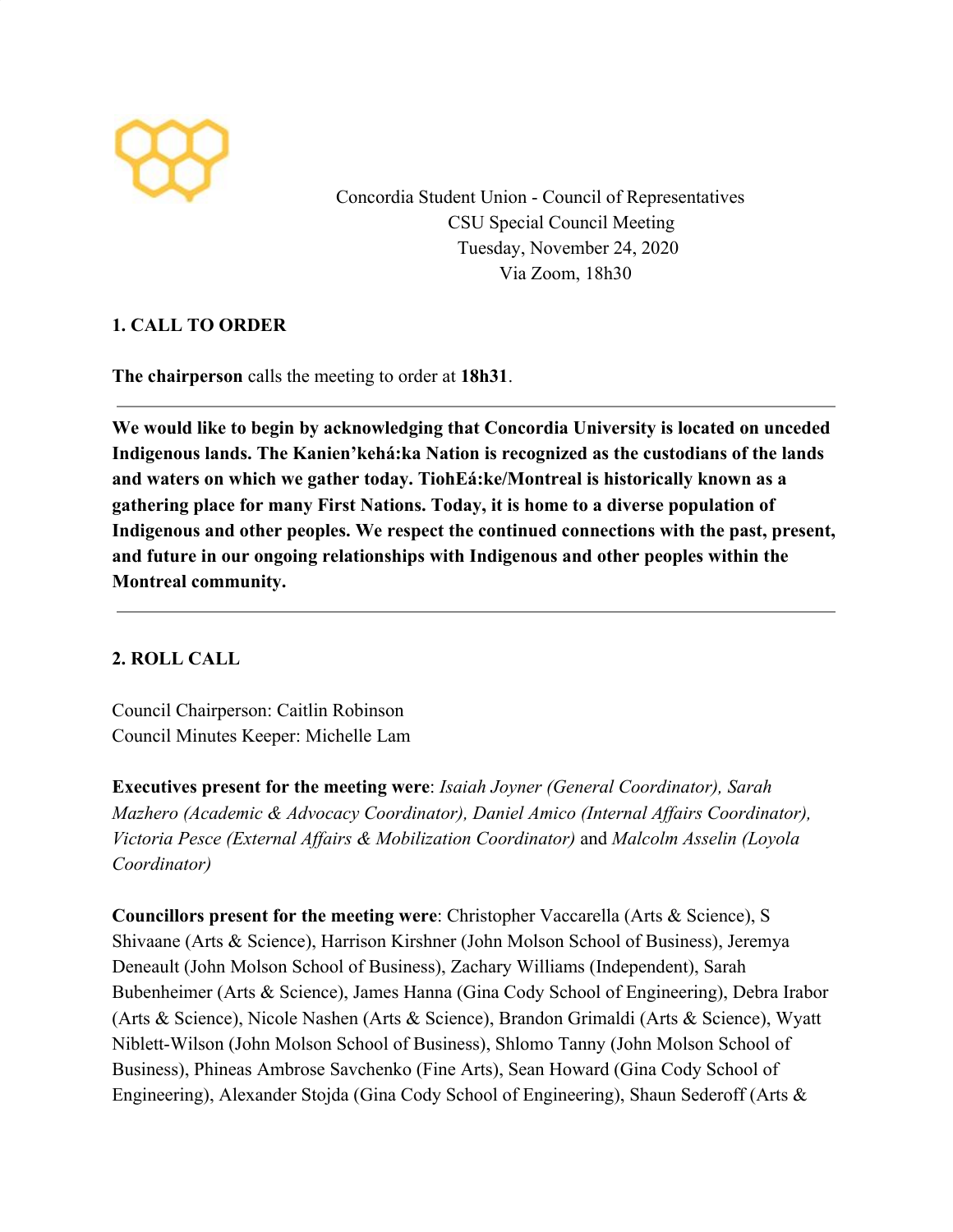Science), Margot Berner (Arts & Science), Lauren Perozek (John Molson School of Business), Howard Issley (John Molson School of Business)

**Executives absent for the meeting were:** Amy Nguyen (Sustainability Coordinator), Eduardo Malorni (Student Life Coordinator), Holly Mark-Hilton (Finance Coordinator)

**Councilors absent for the meeting were**: Roman Zelensky (Arts & Science), Jarrad Haas (Fine Arts), Yasmine Yahiaoui (Arts & Science), Diana Lukic (Fine Arts), Chealsea Okankwu (John Molson School of Business), Marlena Valenta (Arts & Science), Anais Gagnon (Gina Cody School of Engineering), Tzvi Hersh Filler (Gina Cody School of Engineering), Matthew Benzrihem (Arts & Science), Arieh Barak (Independent)

## **3. RATIFICATION OF BY-ELECTION RESULTS**

**Isaiah Joyner** motions to approve the by-election results. Seconded by **James Hanna.** Motion passes.

**Isaiah Joyner:** By ratifying these results, the new councillors will be able to participate in the council.

# **4. RATIFICATION OF EXECUTIVE DECREE**

**Isaiah Joyner** presents the following motion. Seconded by **Harrison Kirshner.** Motion passes. *WHEREAS*, according to 7.14 in EXECUTIVE DECREE, the General Coordinator shall have the authority to exercise in writing, by decree, all the powers of the Council of Representatives between meetings of the latter, limited only by policy, regulation, positions or resolution passed by the Council of Representatives, by the results of duly conducted referendums and/or Special General Meeting(s) which met quorum and the dispositions of the Quebec Companies Act part III, with the consent of three other members of the executive. Any exercise of the powers of the Council of Representatives by the General Coordinator shall be reported to the next meeting of Council for ratification. The exercising of the decree can only be used for unforeseen emergencies that cannot be remedied by calling a Special Meeting of the Council of Representatives or where a Special Meeting of the Council of Representatives failed to remedy the situation or failed to achieve quorum. In this vein, they have the power to veto any action of any individual or group which would violate or seek to violate these by-laws or regulations of the Student Union. Such a veto must be ratified by the Representatives at the first succeeding duly convened meeting of the Council of Representatives following the enactment of said veto. If said veto is not ratified at this time, it is null and void. Notwithstanding, the General Coordinator cannot veto a decision of the Council of Representatives or of the Judicial Board.